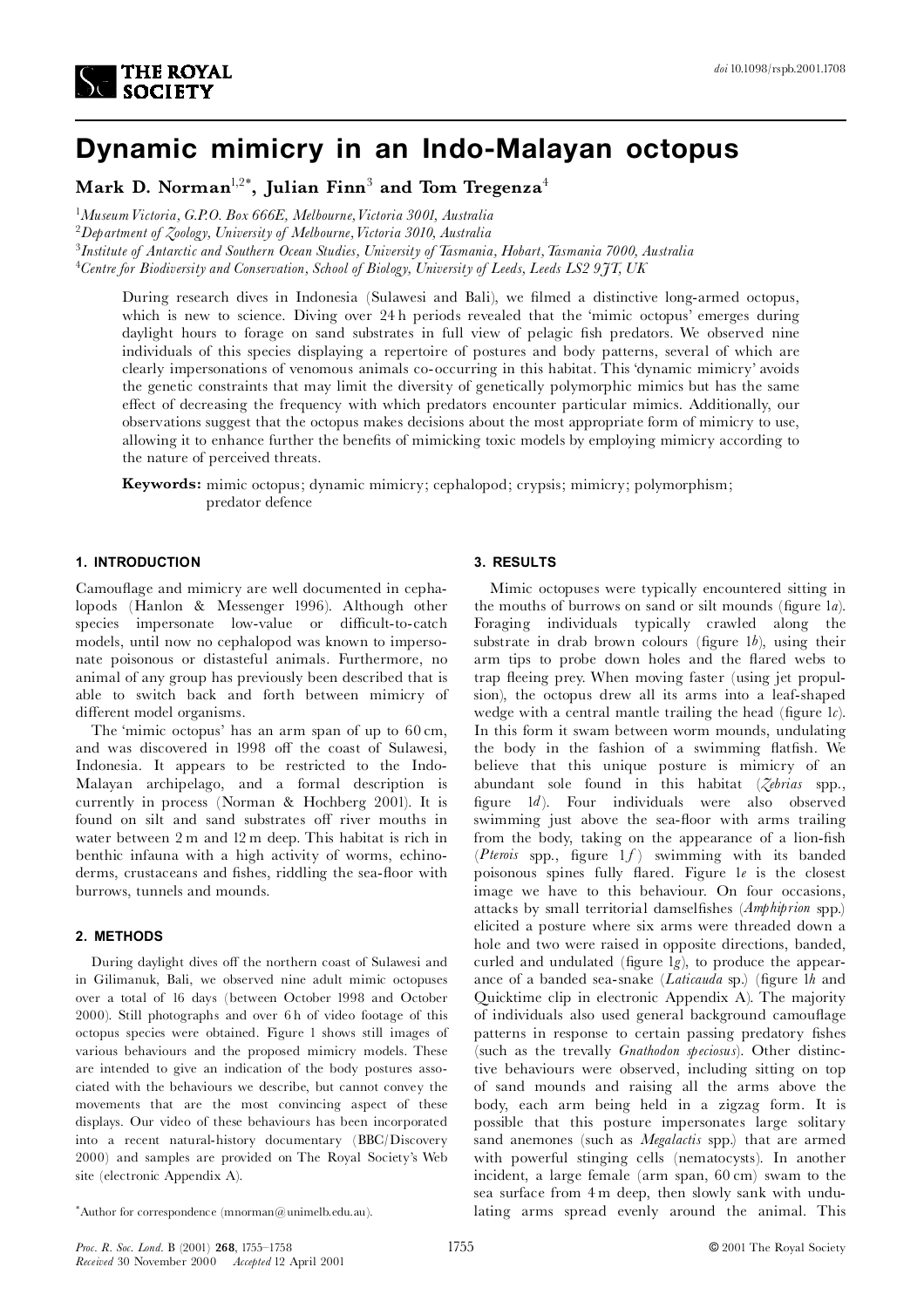

Figure 1. 'Mimic octopus': (*a*) sentinel state in mouth of burrow; (*b*) normal foraging colour pattern; (*c*) flatfish mimicry; (*d*) flatfish model, banded sole (*Zebrias* sp.); (*e*) lion-fish mimicry; (*f*) lion-fish model (*Pterois* sp.); (*g*) sea-snake mimicry; ( *h*) sea-snake model, banded sea-snake (*Laticauda* sp.). Photographs by M. Norman and R. Steene.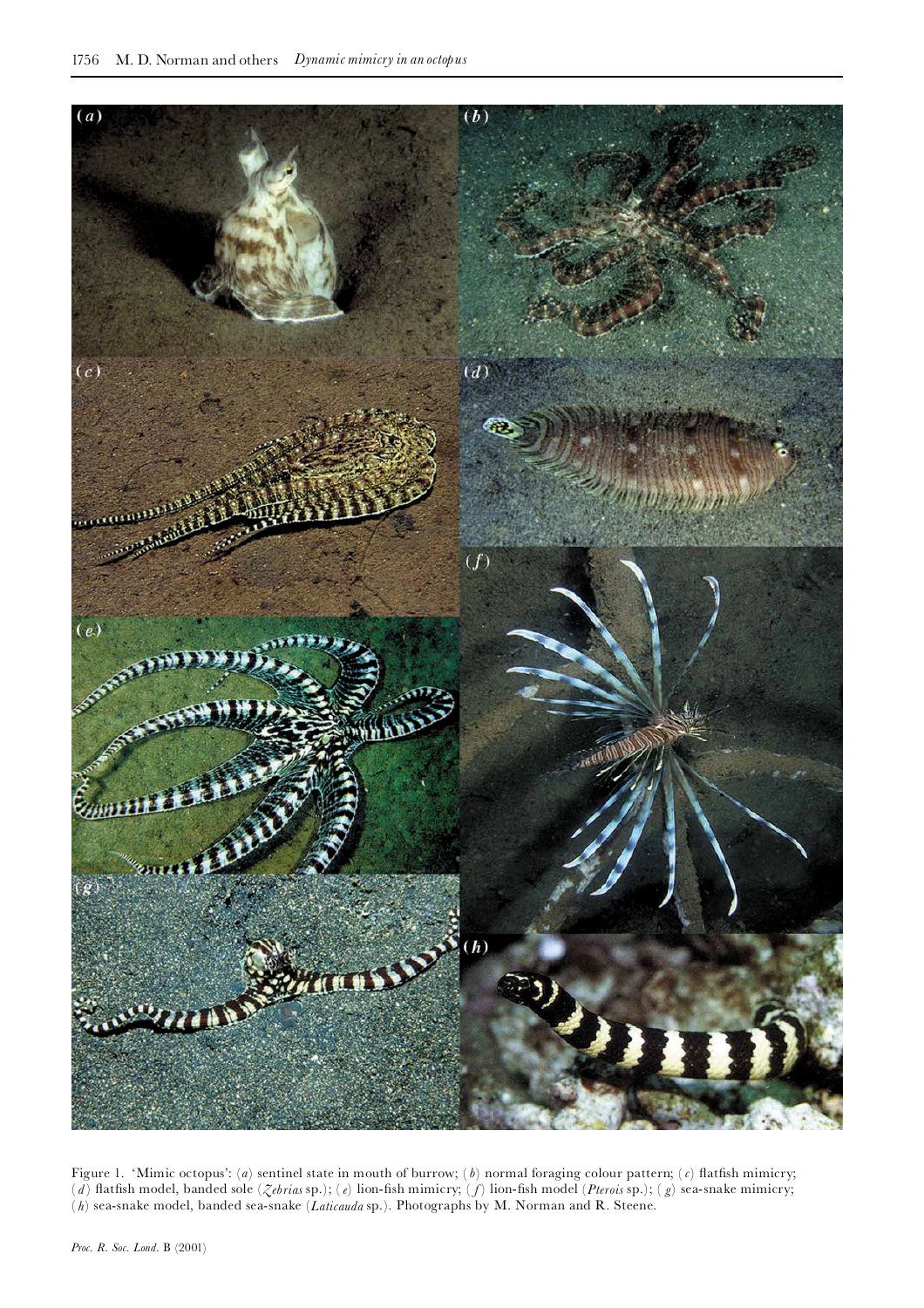can be regarded as Batesian, in which case selection is

behaviour may impersonate large jelly¢shes found in the region.

All individuals were observed displaying more than one of the above behaviours. Human interpretations of potential mimicries are subjective, and at this stage we are only confident in our interpretation of the mimicry of soles, lion-fishes and banded sea-snakes. Two individuals were observed employing all three of these forms of mimicry.

Unique foraging behaviour was also observed. In addition to typical speculative foraging (threading long arms down burrows and holes to seize fishes and crustacean prey), animals were observed to enter a tunnel completely and to emerge from another hole up to 1m from the entrance point. We are unaware of any other octopuses that forage through subterranean tunnels.

## **4. DISCUSSION**

In all putative examples of mimicry it is worth considering that the observed similarities may, in fact, be the product of convergent evolution. The mimic octopus may take on the appearance of a sea-snake simply because the same selective forces that make black-and-white bands a useful signal for the sea-snake also apply to the octopus. However, it seems very unlikely that such a remarkable resemblance of animals with radically different morphologies and behaviours is not due to mimicry.

It is striking that the most obvious impersonations by the mimic octopus are all of animals that produce strong toxins. Banded sea-snakes produce venom that is injected through fangs, the long bannered spines of lion-fishes are tipped with toxins, and soles (including *Zebrias* species) possess poison glands at the bases of the dorsal and anal ¢ns.

Two points suggest that the mimic octopus is aiming to deceive predators: first, the models are toxic or dangerous, and second, their prey are mainly subterranean crustaceans and fishes. It is not known whether the mimic octopus is a poisonous (MÏllerian) mimic or a non-toxic (Batesian) mimic. The latter possibility is supported by the fact that polymorphism in Müllerian mimics is rare (Turner 1984), and unlikely on theoretical grounds. This is because Müllerian mimics are expected to be subject to purifying selection to reduce the diversity of mimicry. Rare forms are strongly selected against, because predators are less likely to have learnt to avoid them. Müllerian mimicry might, therefore, tend to oppose the evolution of mimicry of multiple models. However, this assumes the simplest scenario, where all individuals in the mimicry complex have the same toxicity for all potential predators. If the situation is one in which there are differences in toxicity between models, and, more complex still, differences between predators in their sensitivities to the toxic properties of different mimics, then the strength of purifying selection will be reduced, potentially allowing multiple Müllerian mimicry to develop.

Although there does not seem to be any strong theoretical objection to the possibility that the mimic octopus is a Müllerian mimic, the fact that it regularly employs camou£age and predator-avoidance behaviour suggests that it is non-toxic to at least some of its potential predators. If the mimic octopus is non-toxic then its mimicry

expected to favour the evolution of mimicry of a range of models, because novel forms of mimicry are less likely to be detected by predators and will tend to create a lower ratio of mimics to models. Mimicry of multiple models occurs through genetic polymorphism in a number of groups, notably papilionid butterflies and hoverflies (Mallet & Joron 1999), but in general is much less common than might be expected ( Joron & Mallet 1998). One possible explanation for the rarity of polymorphic mimics is frequent selection towards the most noxious or abundant model (Turner 1984; Speed 1993). Alternatively, polymorphism may be rare because of the tight linkage between mimicry genes that is necessary to prevent recombination breaking up the coadapted complex. Unusual genetic architecture may be required to shift from one model to another (Charlesworth & Charlesworth 1975). The `dynamic mimicry' (Norman *et al*. 1999) of the mimic octopus may escape this genetic constraint because it is not employed continuously: all individuals can carry alleles for all forms of mimicry simultaneously. This has been described as a 'neural polymorphism', whereby cephalopods gain the benefits of polymorphism, such as increased apparent rarity, without genetic polymorphism (Hanlon & Messenger 1996). The potential for a lower frequency of specific predator-morph encounters may also allow the octopus to use mimicry that is less accurate than that seen in species where permanent mimicry is employed. It is likely that dynamic mimicry is only possible due to several key attributes of cephalopods in general and octopuses in particular. The absence of a rigid internal or external skeleton reduces physical restrictions to adopting different shapes, and the octopus's ability to change the colour, pattern and shape of its skin makes it uniquely adapted to complex forms of mimicry.

Although it is likely that the mimic octopus's behaviour is the result of natural selection, it is worth considering the possibility that it may also be sexually selected. Complex behaviours may simply be courtship displays misinterpreted as mimicry. Alternatively, mimicry may have originally evolved as a result of selection for predator deterrence, but may now also be used in mate choice. There is evidence for sexual selection on song repertoire in various birds (for a review see Searcy 1992), and an analogous situation might occur in the mimic octopus if females prefer males with large impersonation repertoires. However, at present there is no evidence to support this possibility: both sexes show mimicry behaviour, all animals were well separated (50^100 m apart) and all displays were observed in the absence of conspecifics.

Although the potential for individuals to mimic more than one model may allow them to escape the genetic constraints associated with shifts in model, it does not fully explain how new forms of mimicry evolve. The evolution of new forms in the mimic octopus will depend on there being situations where a novel form of mimicry, even in an undeveloped form, is superior to the existing patterns that might be employed. For genetic polymorphisms the usual explanation is that rare morphs have higher fitness since there are fewer mimics relative to hosts. This may be the case in the mimic octopus, but there is a potential additional benefit of being able to mimic more than one model: dynamic mimicry has the